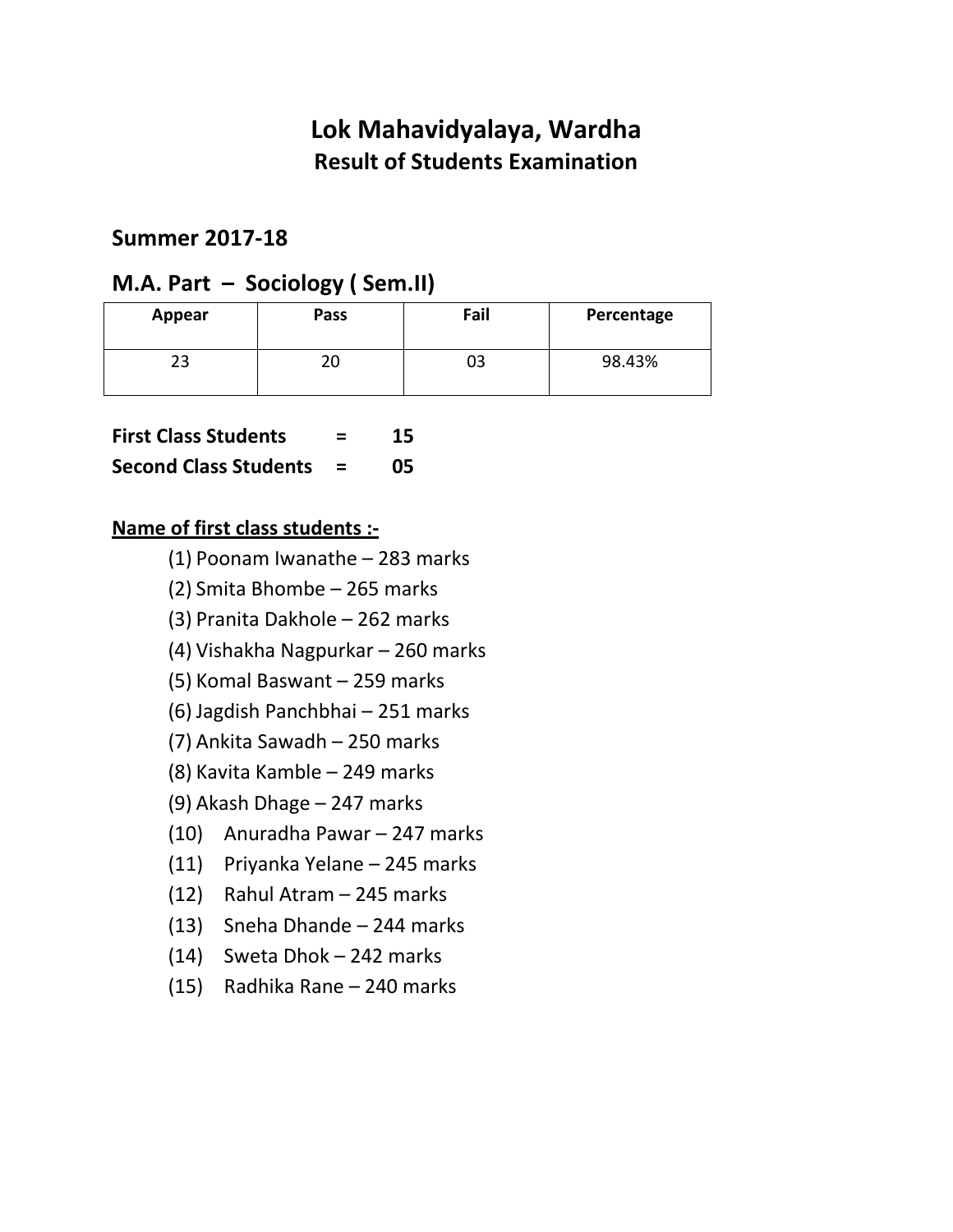## **Winter 2017-18**

## **M.A. Part – Sociology ( Sem.I)**

| Appear | Pass | Fail | Percentage |
|--------|------|------|------------|
|        |      | 03   | 88%        |

**First Class Students = 05** 

**Second Class Students = 17** 

- (1) Poonam Iwanathe 296 marks
- (2) Smita Bhombe 272 marks
- (3) Vishakha Nagpurkar 254 marks
- (4) Ashish Moon 252 marks
- (5) Jagdish Panchbhai 246 marks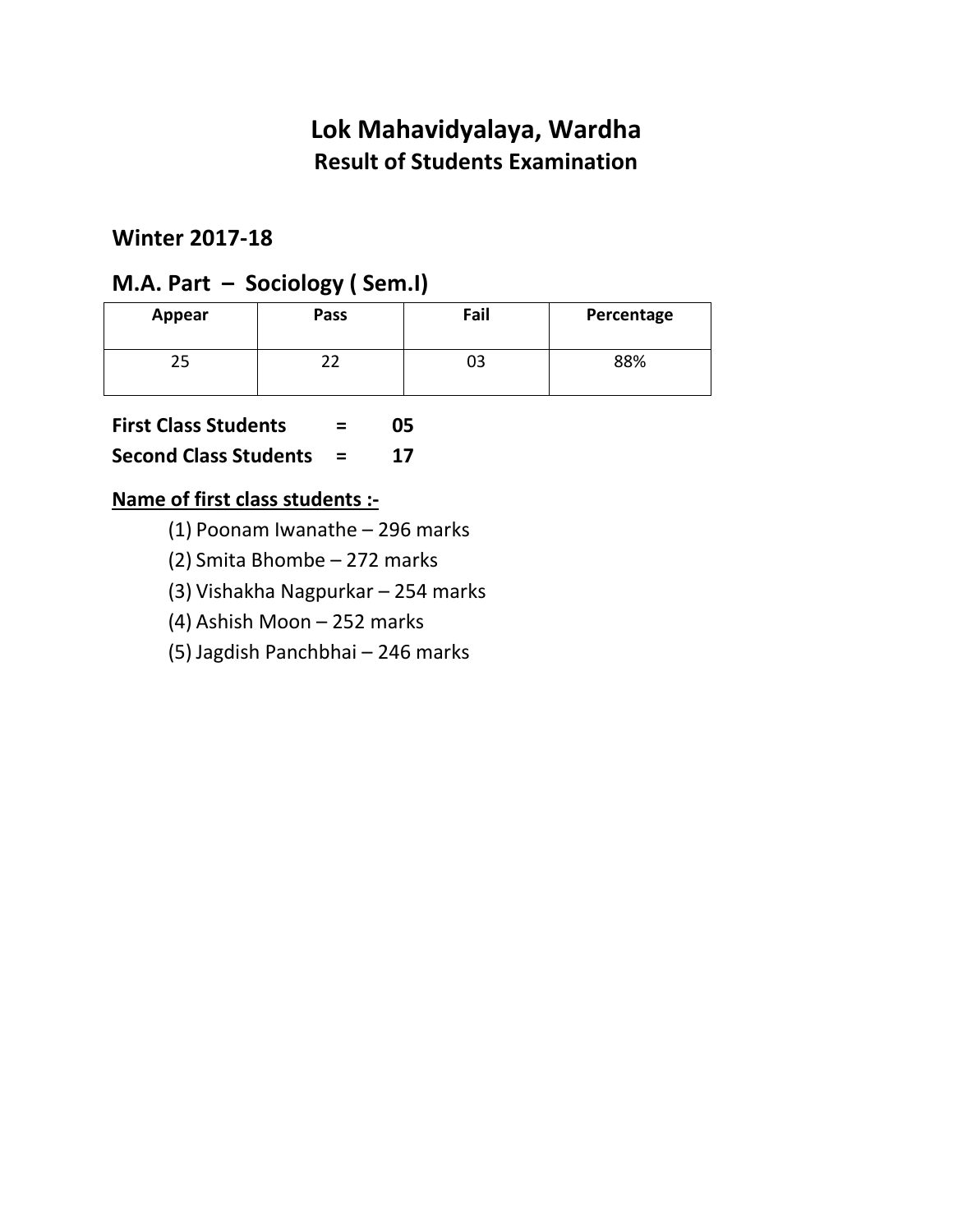**Winter 2017-18** 

## **M.A. Part – Sociology ( Sem.III)**

| Appear | Pass | Fail   | Percentage |
|--------|------|--------|------------|
| ' 4    | L4   | $\sim$ | 100%       |

**First Class Students = 13** 

**Second Class Students = 01** 

- (1) Pratiksha Dukare 73.25% marks
- (2) Sunil Madavi 71.75% marks
- (3) Poonam Bhoyar 68.25% marks
- (4) Achal Panchabhai 66.75% marks
- (5) Jyoti Bharaskar 66% marks
- (6) Reshma Bokade 66% marks
- (7) Mangesh Sarate 65.75% marks
- (8) Sonali Nakhale 65% marks
- (9) Diksha Dongre 64.25% marks
- (10) Aswini Wanjari 64% marks
- (11) Vishal Satpudke 64% marks
- (12) Nikhil Dhurve 62.50% marks
- (13) Ankush Bhise 60.25 marks